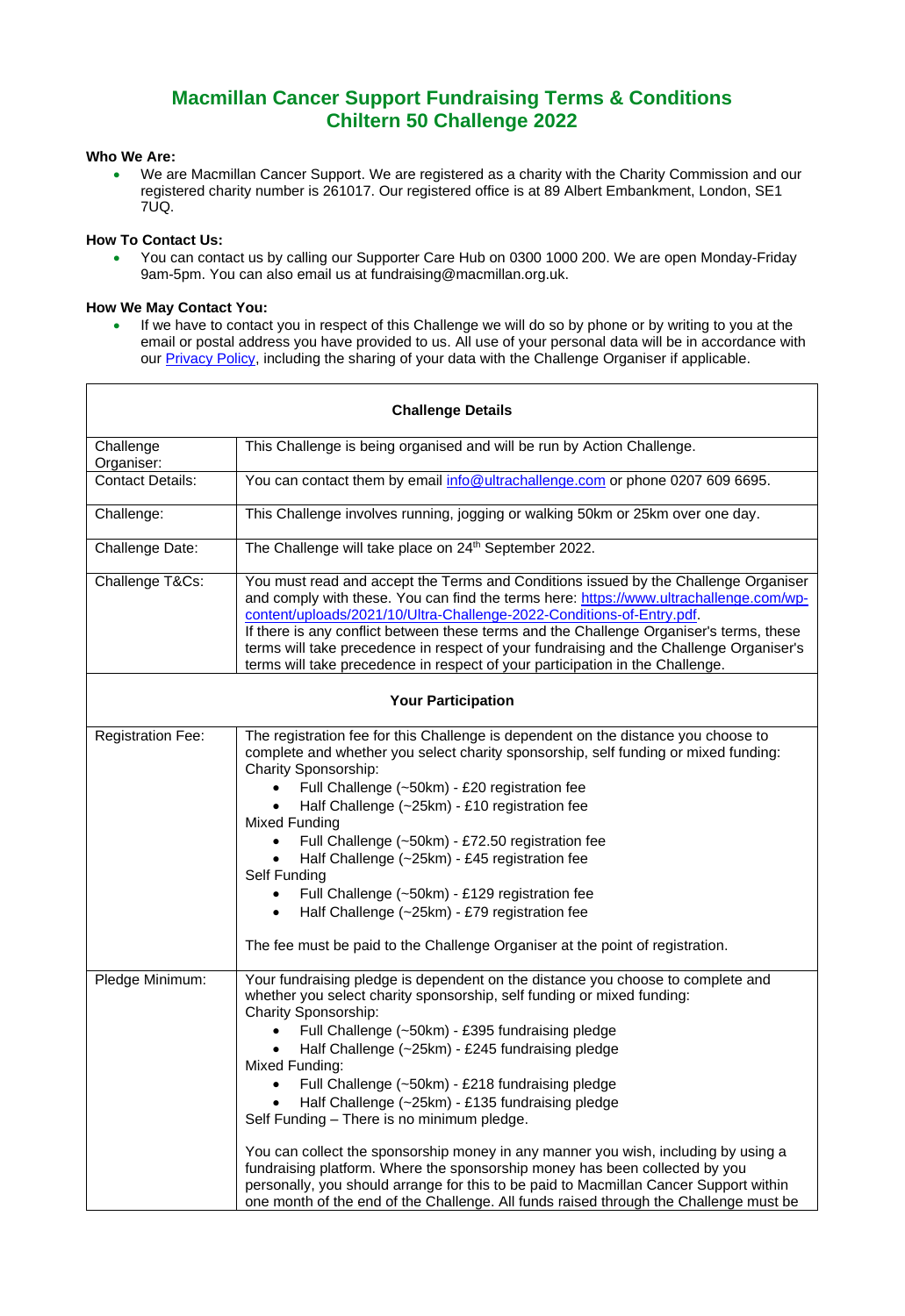|      | payable to Macmillan Cancer Support in pounds sterling $(E)$ . You can find out ways to<br>pay by going to https://www.macmillan.org.uk/donate or by contacting us.                                                                                                                                                                          |
|------|----------------------------------------------------------------------------------------------------------------------------------------------------------------------------------------------------------------------------------------------------------------------------------------------------------------------------------------------|
| Age: | On the date of the Event you must be 16 or older for a 'full' challenge $($ ~50km), and 14<br>or older for a 'half' challenge (~25km). You confirm you will be at least the minimum age<br>on the day of the Challenge and, if you are under 18, that you have informed a parent or<br>guardian that you are fundraising for this Challenge. |

#### **Changes, Postponement, or Cancellation:**

- **Cancellation by you:** Should you, for whatever reason, make the decision to not take your place in the Challenge, your registration fee will not be refunded. However, if you cannot take part due to a reason such as injury, you may be able to transfer your place in the Challenge. Please contact us to discuss.
- **Cancellation or changes made by the Challenge Organiser:** We have no control over the Challenge. The Challenge Organiser may need to make changes to, postpone, or cancel the Challenge due to an event outside their control. Please see the Challenge Organiser's Terms and Conditions (linked above) for more information. The Challenge Organiser will contact you if this happens.
- **Sponsorship money:** If the Challenge is cancelled (and you don't transfer to another event), or you decide not to participate, you are responsible for contacting your sponsors to inform them that you are no longer taking part and for confirming with them whether they are happy for the money they have donated to still be given to Macmillan. If you are using sponsorship forms for your fundraising, all sponsorship forms and monies collected should be forwarded to us or returned to your sponsors in accordance with their wishes.

#### **Our Liability:**

• Macmillan Cancer Support are not the organiser of the Challenge and do not have any responsibility or liability in respect of running the Challenge. Macmillan Cancer Support will not be responsible for injury or illness resulting from your participation or for any damage or losses outside of our control. However, we do not exclude or limit in any way our liability to you where it would be unlawful to do so, which includes liability for death or personal injury caused by our negligence or the negligence of our employees, agents or subcontractors. In addition, if we fail to comply with these terms, we are responsible for loss or damage you suffer that is a foreseeable result of our breaking this contract or our failing to use reasonable care and skill, but we are not responsible for any loss or damage that is not foreseeable. Loss or damage is foreseeable if either it is obvious that it will happen or if, at the time the contract was made, both we and you knew it might happen.

#### **Use of Personal Data:**

- You have provided Macmillan information about you and Macmillan will use and share this data to perform this contract. You understand that it will be necessary for Macmillan to share data with the Challenge Organiser in order for you to participate in this Challenge.
- We do not sell or swap your details with any third parties, except the Challenge Organiser and service companies authorised to act on our behalf in order to carry out our work.
- We will keep your details on our database so we can provide you with the best possible support every time you contact us.

#### **Use of Photos and Videos of the Challenge:**

- You confirm that you are happy for your name and any video footage or photographs taken of you during the Challenge to be used by us and our trading company (Macmillan Cancer Support Trading Ltd) for commercial and fundraising purposes, such as preparing marketing material for future challenges and uploading videos and photographs from the Challenge to social media to promote the Challenge and celebrate the success of our fundraisers. Please let us know if you do not want us to use video footage or photographs of you in this way by contacting us using the details above and including your race (or other similar registration) number so that we can identify you.
- If we would like to use video footage, photographs or other details of your participation in the Challenge for any other marketing purposes, we will only do this with your prior consent. Our case studies team will contact you separately where this is applicable.
- For further information about how we collect and use personal data, please refer to our **Privacy Policy**.

#### **Complaints:**